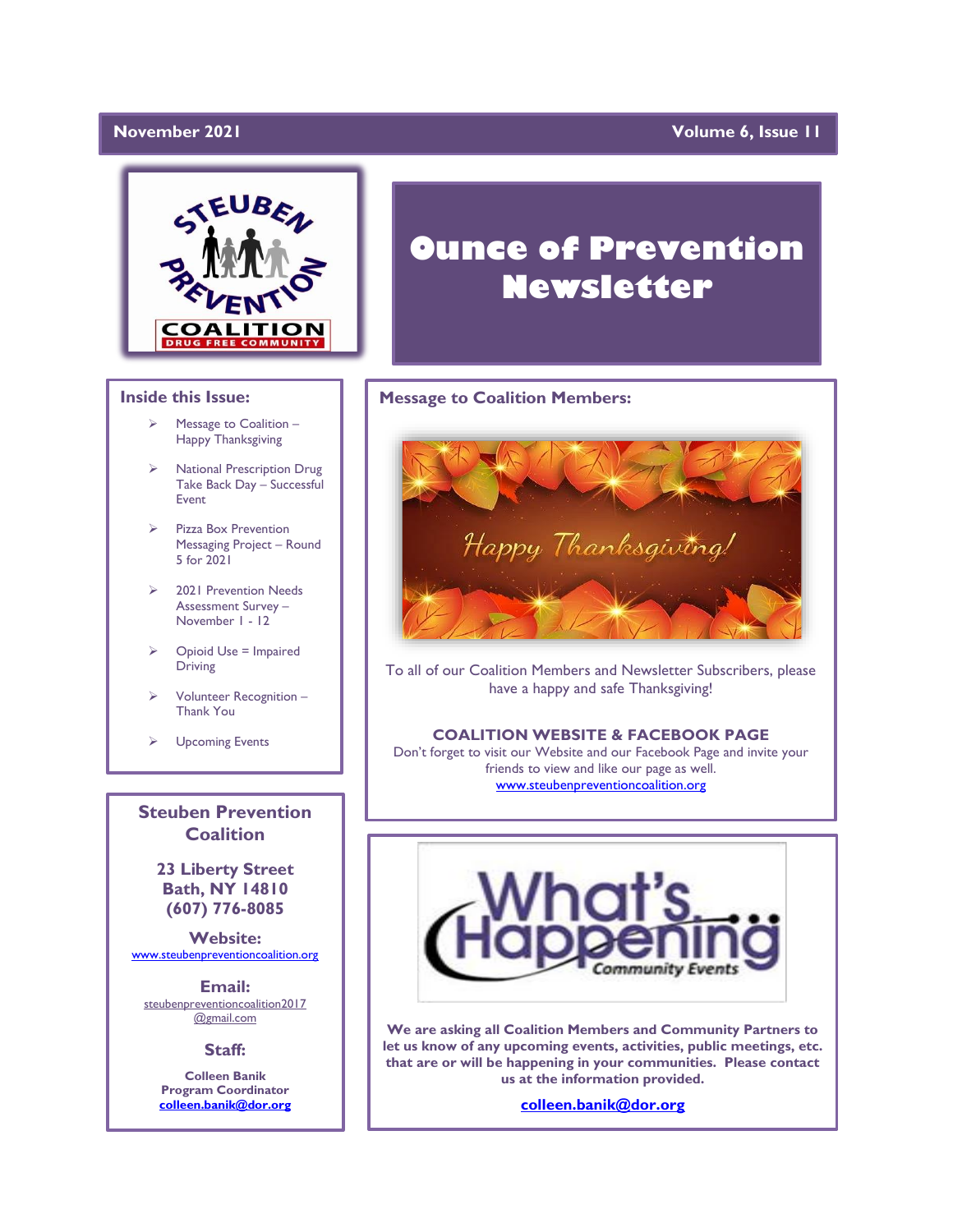#### **November 2021 Page 2 Volume 6, Issue 11**

### **Opioid Committee holds National Prescription Drug Take-Back Day**

Prescription Drug Take Back Day is a safe, convenient and a responsible way to dispose of unused, unwanted, and expired medications at designated locations throughout the country.

Here in Steuben County, the Sheriff's Department and the Steuben Prevention Coalition Opioid Committee collected 783.1 pounds of prescription medications across Steuben County for incineration by the DEA in Rochester.



A huge thank you goes out to Sheriff Jim Allard, Deputies Hawk and Butler as well as our volunteers during the event – Brandon Beuter, Amanda Chafee, Carla Chace and Connie Terry, Program Assistant for the SPC Opioid Committee.



Please be safe with your prescription medication disposal. Contact us if you need further information.

### **Steuben Prevention Coalition to begin Round 5 of the Pizza Box Prevention Messaging Project**

The Coalition, along with many volunteers and the cooperation of local pizzerias across Steuben County, will begin Round 5 of the Pizza Box Prevention Messaging Project for 2021. Our message this round is "Whether it's alcohol or marijuana, remember: If they can't buy it, then don't supply it!" Should you see our messaging at your local pizzeria, please thank the owners for their participation.

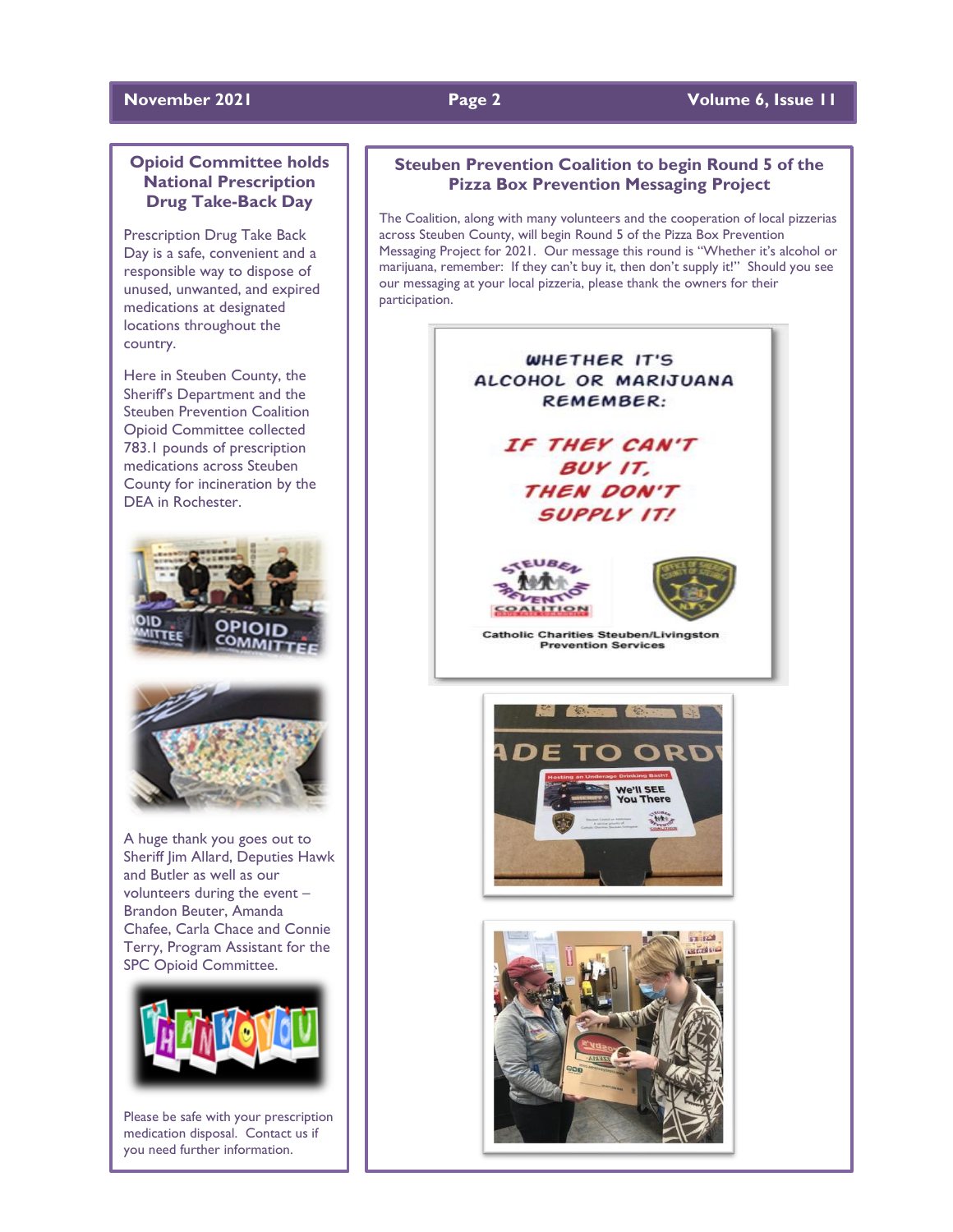### **November 2021 Page 3** Volume 6, Issue 11

### **2021 Prevention Needs Assessment Survey to begin across Steuben County**

The Steuben Prevention Coalition will be administering the 2021 Prevention Needs Assessment Survey in Steuben County and we are happy to announce that we have a 100% participation rate in all the school districts during November  $I^{st}$  through November  $12^{th}$ , 2021. Congratulations and Thank You's go out to our School Districts for their commitment to participate.

This survey is designed to measure the need for prevention services among youth in the areas of substance abuse, delinquency, risky and antisocial behavior, violence, mental health, eating disorders and sexuality.



The benefits to the school districts and communities in Steuben County are numerous by participating in the Prevention Needs Assessment. Several school districts have been awarded grants over the past several years using the student data to help address our student needs. School districts across our state and the nation have seen reductions in problem behaviors after using the survey results to better target the needs of the students.

The information the students provide can help us all take steps to reduce and prevent these problems in our county.



#### **OPIOID USE = IMPAIRED DRIVING Opioid Committee – Connie Terry, Program Assistant**

With the holiday season soon upon us, it's important to remember that celebrating the holidays, often comes with an uptick in impaired driving. Drugged driving is driving a vehicle while impaired due to the intoxicating effects of recent drug use **(1)** whether it is a prescribed drug or an illegal drug. Poly-drugged driving, a dangerous trend, means simultaneously consuming two or more drugs prior to getting behind the wheel of an automobile. Combining drugs can magnify the effects of each drug and can lead to greater impairment increasing the risk of a crash. It puts the driver and anyone sharing the road at risk.

The market research firm IPSOS, recently surveyed 2,000 people. Results paint an alarming picture of poly-drugged driving, using a combination of legal and illegal drugs. Driving under the influence of prescription drugs can also be risky. Approximately 1 in 5 adults in the U.S. have or know of someone who has driven under the influence of prescription medications. The presence of opioids among drivers jumped from 6.8% in the fourth quarter of 2019 to 14% in the second and third quarters of 2020. **(2)**

According to research conducted by MADD (Mothers Against Drunk Driving), 18% of those surveyed admit to taking opioids before driving. 22% admitted to poly-drugged driving. 1 in 20 U.S. adults admit to driving within two hours of consuming each of the prescription medications surveyed which include, stimulants, depressants, and poly-drug combinations. **(3)**

Opioids are depressants and can slow reaction time. They can cause drowsiness, dizziness, and impair cognitive functioning (thinking and judgement). Opioids impair judgement of time and distance and decrease coordination. All these effects can lead to vehicle crashes. Opioid prescriptions typically come with warnings on the Rx label, not to operate heavy equipment. Combining an opioid with another depressant, such as marijuana or alcohol, can be particularly dangerous.

Drugged driving, regardless of the drug(s) consumed, is a serious crime. To prevent drugged driving follow the same steps used to prevent driving under the influence of alcohol. Take the car keys if you know someone has consumed depressants or stimulants, illicit or prescribed. Use a (non-consuming, non-drinking), designated driver. Discuss the risks of drugged driving with friends in advance. Always talk to your doctor or pharmacist about the side effects of the medications you take.

Remember that combining drugs, prescription medications or illicit drugs, can lead to greater impairment and a greater risk of causing a crash. Don't risk your life or the lives of others.

**(1) Drugged Driving DrugFacts | National Institute on Drug Abuse (NIDA) (2) Survey: 1 in 20 U.S. Adults Drives High on Prescription Drugs - Safety - Automotive Fleet (automotive-fleet.com) (3) Drugged Driving Prevention | MADD**